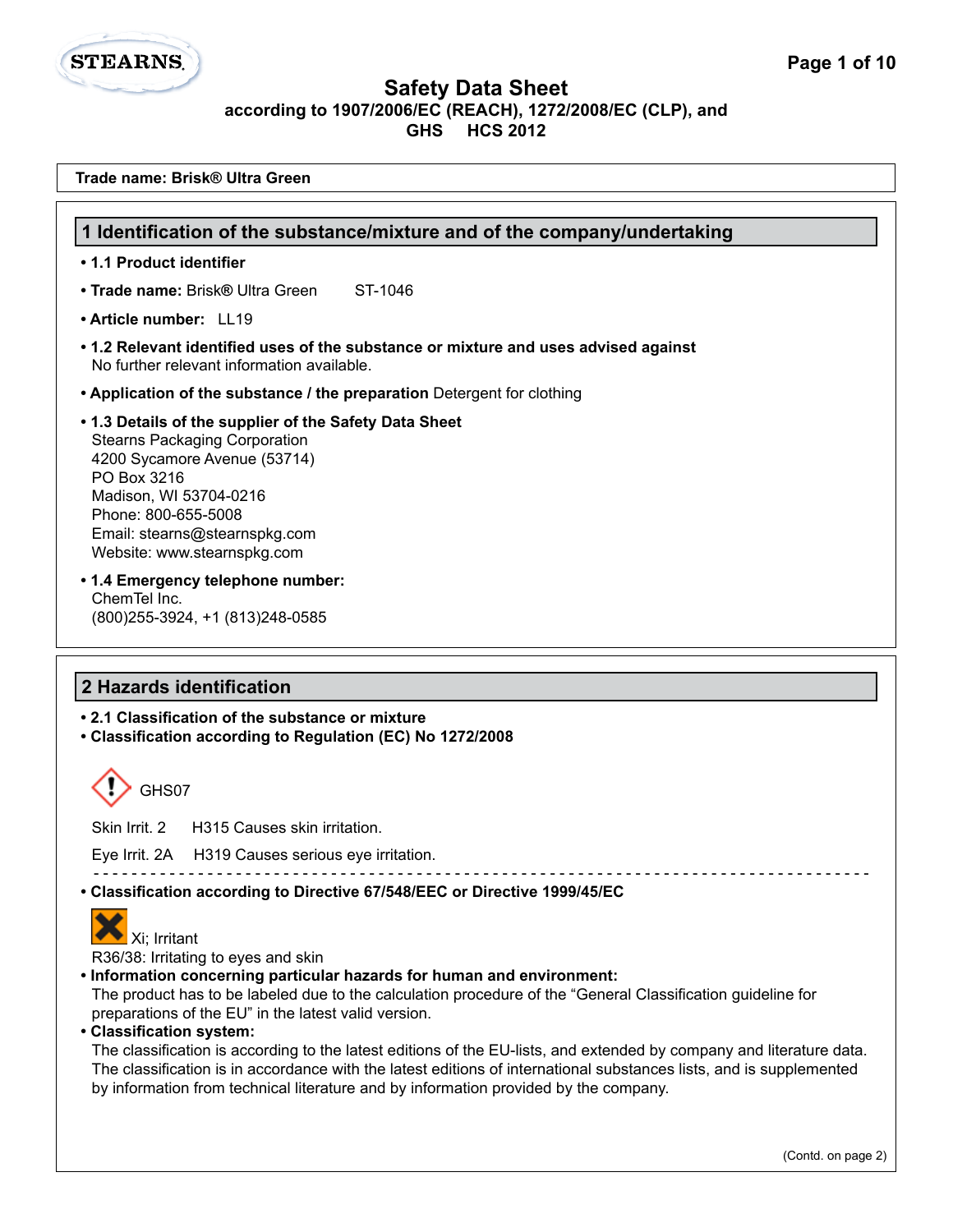| Trade name: Brisk® Ultra Green                                                                                                                                                                                                                                                                                                                                                                                                                     |                      |
|----------------------------------------------------------------------------------------------------------------------------------------------------------------------------------------------------------------------------------------------------------------------------------------------------------------------------------------------------------------------------------------------------------------------------------------------------|----------------------|
| • 2.2 Label elements<br>• Labeling according to Regulation (EC) No 1272/2008<br>The product is classified and labeled according to the CLP regulation.<br>• Hazard pictograms                                                                                                                                                                                                                                                                      | (Contd. from page 1) |
| GHS07                                                                                                                                                                                                                                                                                                                                                                                                                                              |                      |
| • Signal word Warning                                                                                                                                                                                                                                                                                                                                                                                                                              |                      |
| • Hazard-determining components of labeling:<br>alcohols, C9-11, ethoxylated; sodium dodecylbenzenesulphonate<br>• Hazard statements<br>H315 Causes skin irritation.<br>H319 Causes serious eye irritation.<br>• Precautionary statements<br>P280 Wear protective gloves/eye protection.                                                                                                                                                           |                      |
| P264 Wash hands thoroughly after handling.<br>P305+351+338+337+313 IF IN EYES: Rinse cautiously with water for several minutes. Remove contact lenses if<br>present and easy to do. Continue rinsing. If eye irritation persists: Get medical attention.<br>P302+362+353+332+313: IF ON SKIN: Wash skin with plenty of water. Take off contaminated clothing and wash<br>it before reuse. If skin irritation occurs: get medical advice/attention. |                      |

## **3 Composition/information on ingredients**

#### **• 3.2 Mixtures**

**• Description:** Mixture of substances listed below with nonhazardous additions.

## **• Dangerous components:**

| Dangerous components. |                                                                           |           |
|-----------------------|---------------------------------------------------------------------------|-----------|
| CAS: 68439-46-3       | alcohols, C9-11, ethoxylated                                              | $30%$     |
| NLP: 500-446-0        | X Xi R36/38                                                               |           |
|                       | Skin Irrit. 2, H315; Eye Irrit. 2A, H319                                  |           |
| CAS: 25155-30-0       | sodium dodecylbenzenesulphonate, pure                                     | < 10%     |
| EINECS: 246-680-4     | $X$ <sub>Xn</sub> R <sub>22</sub> ; $X$ <sub>Xi</sub> R <sub>36</sub>     |           |
|                       | Acute Tox. 4, H302; Eye Irrit. 2A, H319                                   |           |
| CAS: 1643-20-5        | dodecyldimethylamine oxide                                                | $< 1.0\%$ |
| EINECS: 216-700-6     | $X$ <sub>Xn</sub> R <sub>22</sub> ; $X$ <sub>Xi</sub> R <sub>36</sub> /38 |           |
|                       | Skin Irrit. 2, H315; Eye Irrit. 2A, H319                                  |           |
| CAS: 1300-72-7        | sodium xylenesulphonate                                                   | $< 1.0\%$ |
| EINECS: 215-090-9     | Xi R36/37/38ethanol                                                       |           |
|                       | Skin Irrit. 2, H315; Eye Irrit. 2A, H319; STOT SE 3, H335                 |           |

**• Additional information:** For the wording of the listed risk phrases refer to section 16.

٦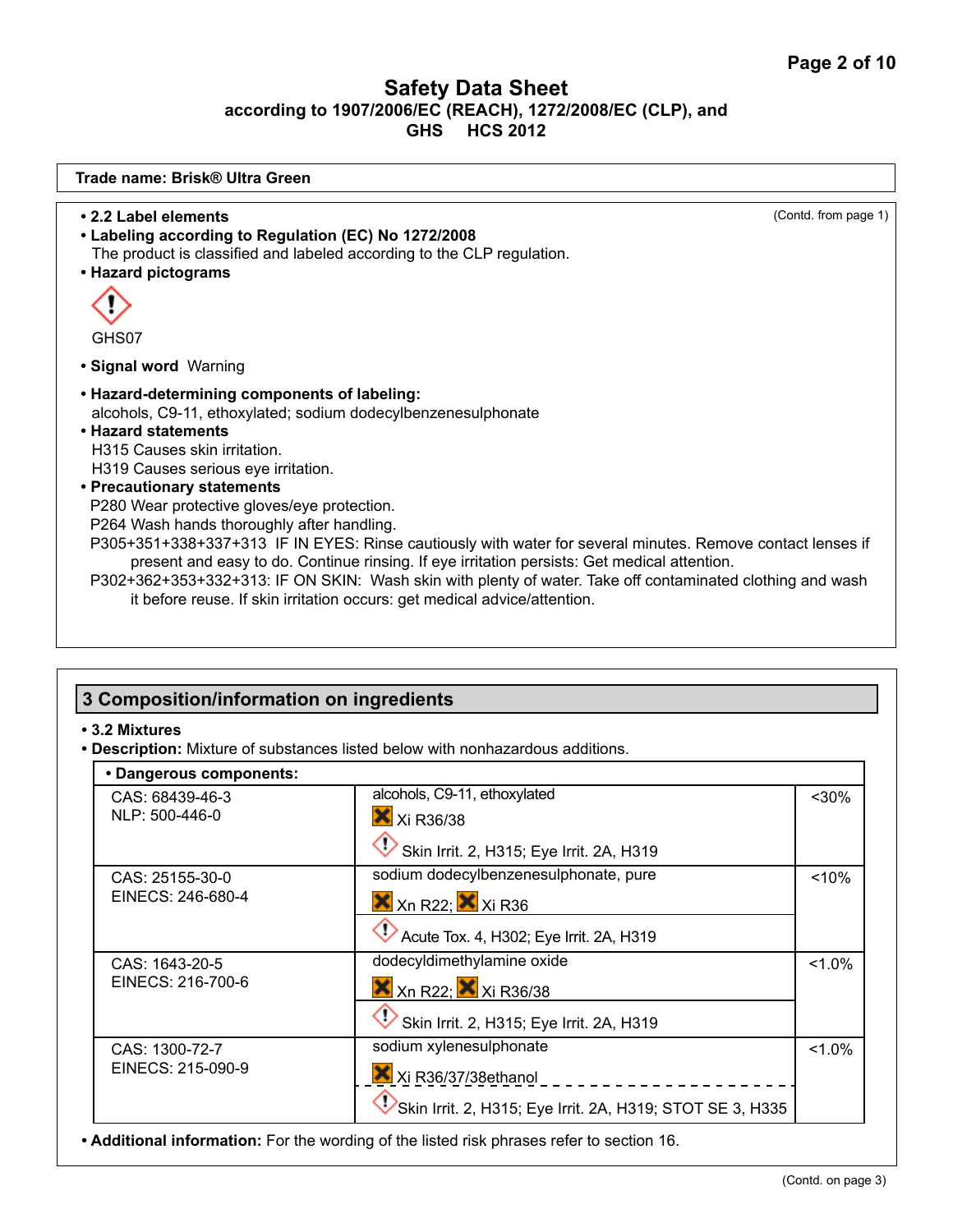**Trade name: Brisk® Ultra Green**

(Contd. from page 2)

## **4 First-aid measures**

- **4.1 Description of first aid measures**
- **General information:** No special measures required.
- **After inhalation:** Supply fresh air; consult doctor in case of complaints.
- **After skin contact:** Immediately rinse with water.
	- If skin irritation continues, consult a doctor.
- **After eye contact:**

Remove contact lenses if worn.

Rinse opened eye for several minutes under running water. Then consult a doctor.

**• After swallowing:** 

Rinse out mouth and then drink plenty of water.

Do not induce vomiting; call for medical help immediately.

- **4.2 Most important symptoms and effects, both acute and delayed**  Cramp Nausea **Thirst** Coughing Allergic reactions **• Hazards** No further relevant information available.
- **4.3 Indication of any immediate medical attention and special treatment needed** Treat skin and mucous membrane with antihistamine and corticoid preparations. In cases of irritation to the lungs, initial treatment with cortical steroid inhalants. Medical supervision for at least 48 hours. If swallowed, gastric irrigation.

#### **5 Fire-fighting measures**

- **5.1 Extinguishing media**
- **Suitable extinguishing agents:**
- CO2, powder or water spray. Fight larger fires with water spray or alcohol resistant foam.
- **For safety reasons unsuitable extinguishing agents:** None.
- **5.2 Special hazards arising from the substance or mixture** No further relevant information available.
- **5.3 Advice for firefighters**
- **Protective equipment:**

Wear self-contained respiratory protective device.

Wear fully protective suit.

**• Additional information** No further relevant information available.

#### **6 Accidental release measures**

**• 6.1 Personal precautions, protective equipment and emergency procedures** Ensure adequate ventilation

Product forms slippery surface when combined with water.

**• 6.2 Environmental precautions:**  Dilute with plenty of water. Do not allow to enter sewers/ surface or ground water.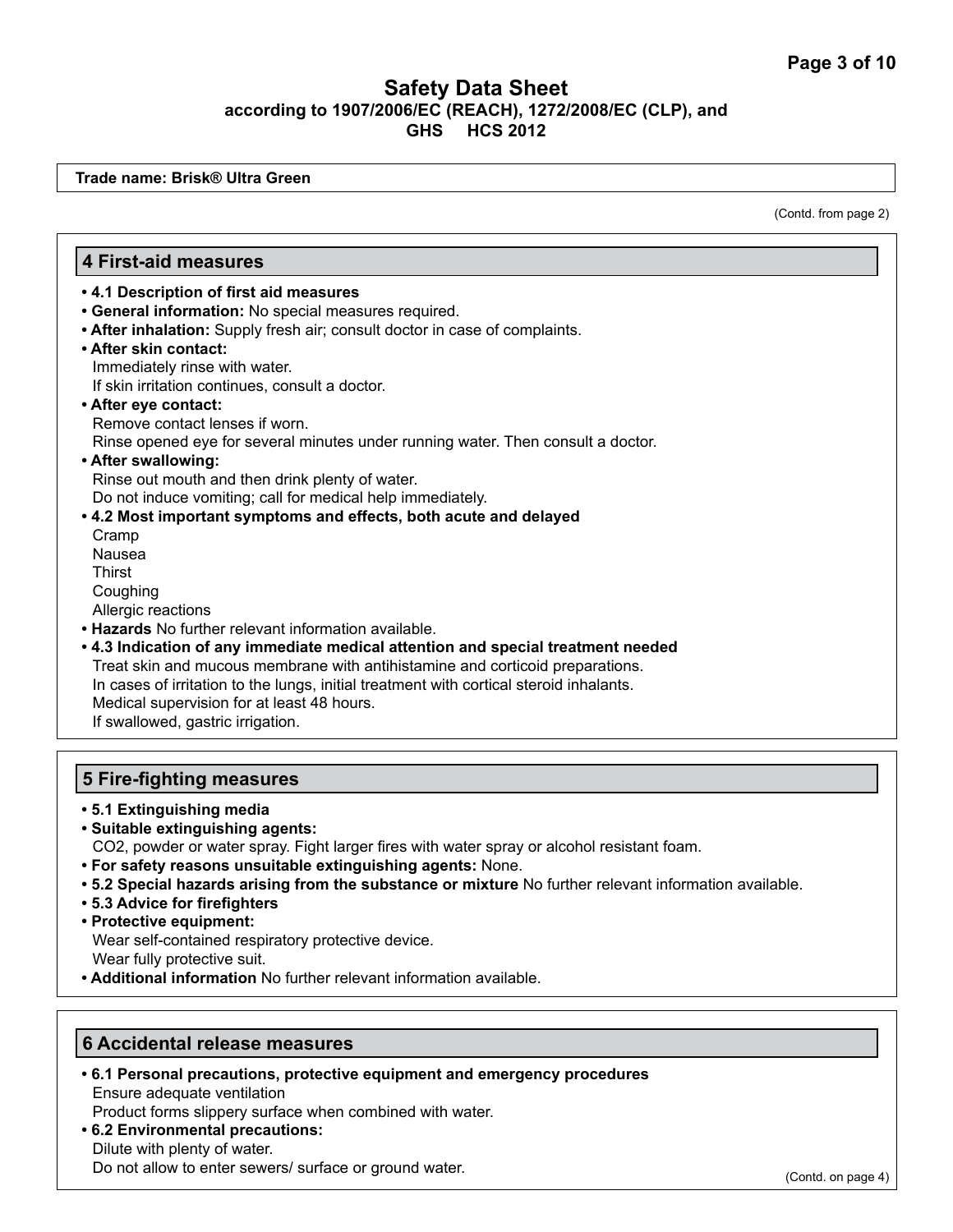**Trade name: Brisk® Ultra Green**

(Contd. from page 3)

- **6.3 Methods and material for containment and cleaning up:** Absorb with liquid-binding material (sand, diatomite, acid binders, universal binders, sawdust). Ensure adequate ventilation. **• 6.4 Reference to other sections**
- See Section 7 for information on safe handling. See Section 8 for information on personal protection equipment. See Section 13 for disposal information.

#### **7 Handling and storage**

- **7.1 Precautions for safe handling** Ensure good ventilation/exhaustion at the workplace. Prevent formation of aerosols.
- **Information about fire and explosion protection:** No special measures required.
- **7.2 Conditions for safe storage, including any incompatibilities**
- **Storage:**
- **Requirements to be met by storerooms and receptacles:** No special requirements.
- **Information about storage in one common storage facility:** Store away from foodstuffs.
- **Further information about storage conditions:**  Keep container tightly sealed. Protect from freezing.
- **7.3 Specific end use(s)** No further relevant information available.

## **8 Exposure controls/personal protection**

**• Additional information about design of technical facilities:** No further data; see item 7.

- **8.1 Control parameters**
- **Ingredients with limit values that require monitoring at the workplace:** The product does not contain any relevant quantities of materials with critical values that have to be monitored at the workplace.
- **DNELs** No further relevant information available.
- **PNECs** No further relevant information available.
- **Additional information:** The lists valid during the making were used as basis.
- **8.2 Exposure controls**
- **Personal protective equipment:**
- **General protective and hygienic measures:**

The usual precautionary measures are to be adhered to when handling chemicals. Keep away from foodstuffs, beverages and feed. Immediately remove all soiled and contaminated clothing. Wash hands before breaks and at the end of work. Avoid contact with the eyes and skin.

**• Respiratory protection:** 

Not required under normal conditions of use.

Use suitable respiratory protective device in case of insufficient ventilation.

Use suitable respiratory protective device when high concentrations are present.

(Contd. on page 5)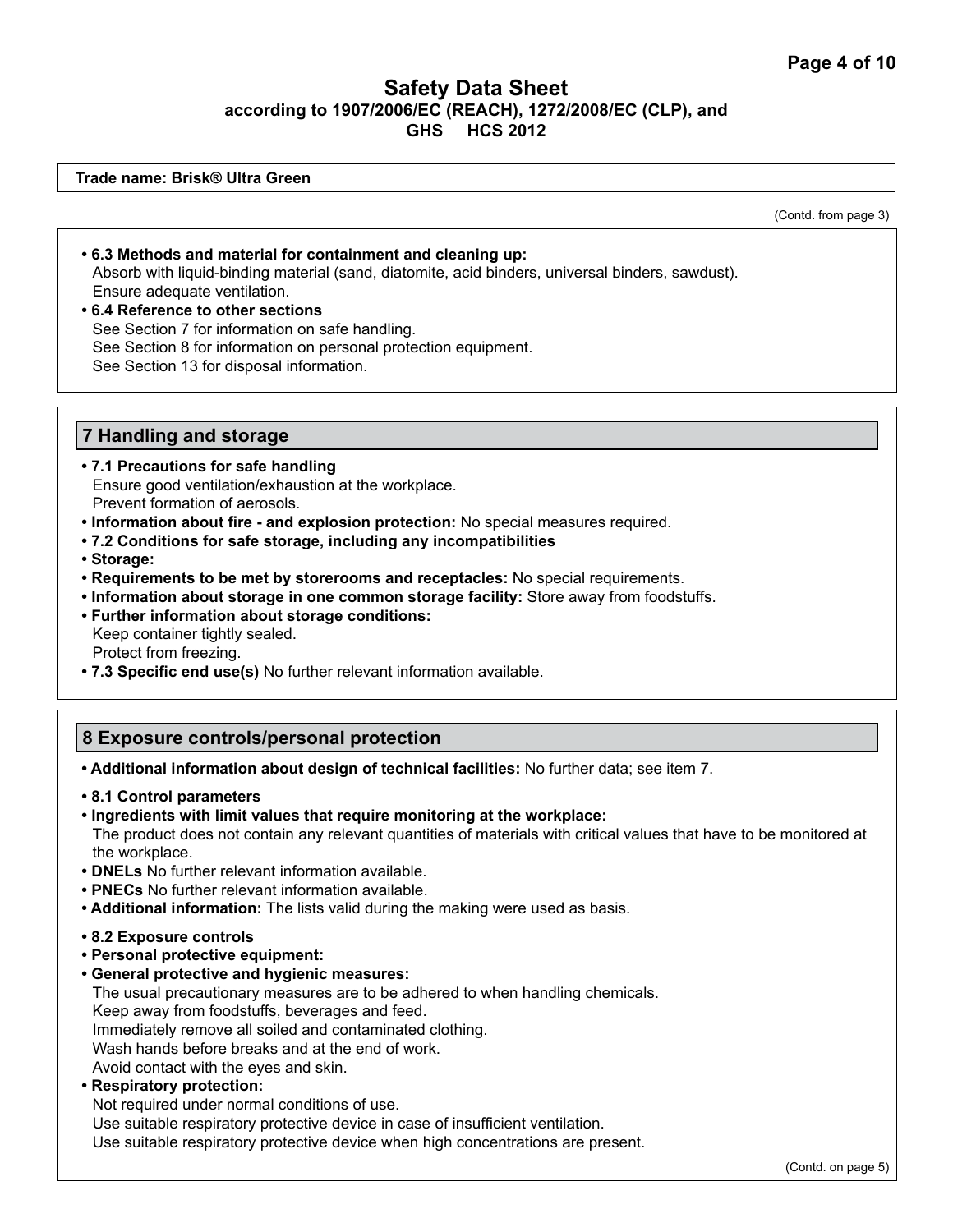#### **Trade name: Brisk® Ultra Green**

| • Protection of hands:                                                                                                                                                                                                                                                                                                                                                                                                                                                                                                                                                                           | (Contd. from page 4) |
|--------------------------------------------------------------------------------------------------------------------------------------------------------------------------------------------------------------------------------------------------------------------------------------------------------------------------------------------------------------------------------------------------------------------------------------------------------------------------------------------------------------------------------------------------------------------------------------------------|----------------------|
| Protective gloves                                                                                                                                                                                                                                                                                                                                                                                                                                                                                                                                                                                |                      |
| The glove material has to be impermeable and resistant to the product/ the substance/ the preparation.<br>Due to missing tests no recommendation to the glove material can be given for the product/ the<br>preparation/ the chemical mixture.<br>Selection of the glove material on consideration of the penetration times, rates of diffusion and the degradation.                                                                                                                                                                                                                             |                      |
| • Material of gloves<br>The selection of the suitable gloves does not only depend on the material, but also on further marks of<br>quality and varies from manufacturer to manufacturer. As the product is a preparation of several<br>substances, the resistance of the glove material can not be calculated in advance and has therefore to be<br>checked prior to the application.<br>• Penetration time of glove material<br>The exact break through time has to be found out by the manufacturer of the protective gloves and has to<br>be observed.<br>• Eye protection:<br>Safety glasses |                      |
| • Body protection: None required.<br>• Limitation and supervision of exposure into the environment<br>No further relevant information available.<br>• Risk management measures<br>See Section 7 for additional information.<br>No further relevant information available.                                                                                                                                                                                                                                                                                                                        |                      |
|                                                                                                                                                                                                                                                                                                                                                                                                                                                                                                                                                                                                  |                      |

| 9 Physical and chemical properties                          |                                                         |  |
|-------------------------------------------------------------|---------------------------------------------------------|--|
| • 9.1 Information on basic physical and chemical properties |                                                         |  |
| • General Information                                       |                                                         |  |
| • Appearance:                                               |                                                         |  |
| Form:                                                       | Liguid                                                  |  |
| Color:                                                      | Light red                                               |  |
| • Odor:                                                     | Sweetish                                                |  |
| • Odor threshold:                                           | Not determined.                                         |  |
| • pH-value at 20 °C:                                        | 9.5-10.0 for concentrate                                |  |
| • Change in condition                                       |                                                         |  |
| <b>Melting point/Melting range:</b>                         | Undetermined.                                           |  |
| <b>Boiling point/Boiling range:</b>                         | Undetermined.                                           |  |
| • Flash point:                                              | $>212$ °F / $>100$ °C                                   |  |
|                                                             | Product determined not to support sustained combustion. |  |
| • Flammability (solid, gaseous):                            | Not determined.                                         |  |
| • Ignition temperature:                                     | Not determined.                                         |  |
| • Decomposition temperature:                                | Not determined.                                         |  |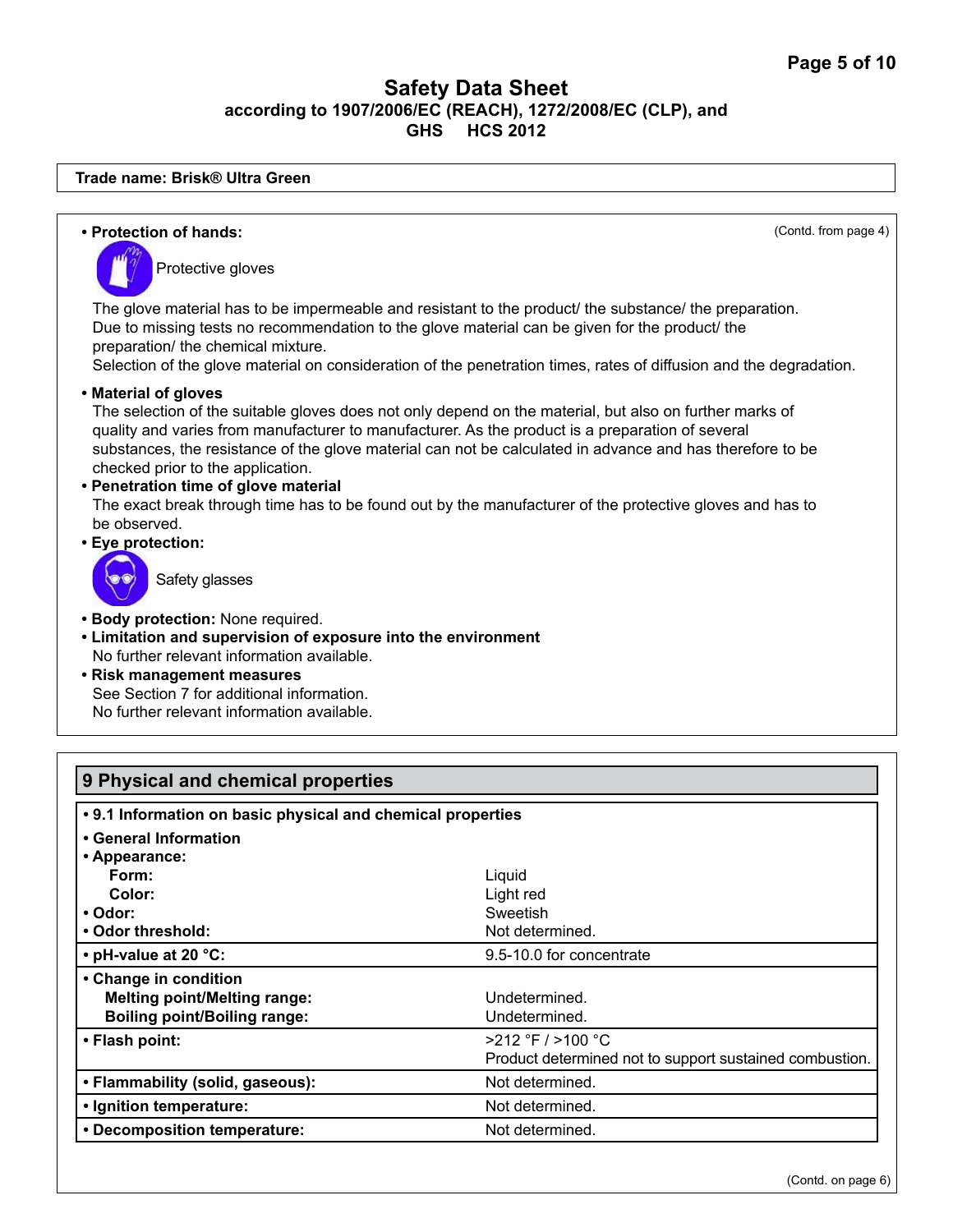**Trade name: Brisk® Ultra Green**

|                                    | (Contd. from page 5)                          |
|------------------------------------|-----------------------------------------------|
| · Self-igniting:                   | Product is not self-igniting.                 |
| • Danger of explosion:             | Product does not present an explosion hazard. |
| <b>• Explosion limits:</b>         |                                               |
| Lower:                             | Not determined.                               |
| Upper:                             | Not determined.                               |
| • Vapor pressure at 20 °C:         | Not applicable.                               |
| • Density at 20 °C:                | $1.02$ g/cm <sup>3</sup>                      |
| • Relative density                 | Not determined.                               |
| • Vapor density                    | Not applicable.                               |
| • Evaporation rate                 | Not applicable.                               |
| • Solubility in / Miscibility with |                                               |
| water:                             | Fully miscible.                               |
| • Partition coefficient            |                                               |
| (n-octanol/water):                 | Not determined.                               |
| • Viscosity:                       |                                               |
| Dynamic:                           | Not applicable.                               |
| Kinematic:                         | Not applicable.                               |
| · Solvent content:                 |                                               |
| <b>Organic solvents:</b>           | Not applicable.                               |
| Water:                             | 58.8 %                                        |
| • 9.2 Other information            | No further relevant information available.    |

## **10 Stability and reactivity**

- **10.1 Reactivity** Not determined.
- **10.2 Chemical stability**
- **Thermal decomposition / conditions to be avoided:** No decomposition if used and stored according to specifications.
- **10.3 Possibility of hazardous reactions** Toxic fumes may be released if heated above the decomposition point. Reacts with strong acids and alkali. Reacts with strong oxidizing agents.
- **10.5 Incompatible materials:** Strong oxidizing agents.
- **10.6 Hazardous decomposition products:**  Sulphur oxides (SOx) Carbon monoxide and carbon dioxide

#### **11 Toxicological information**

#### **• 11.1 Information on toxicological effects**

- **Acute toxicity:** >5,000 mg./kg. rat
- **Primary irritant effect:**
- **on the skin:** Irritant to skin and mucous membranes.
- **on the eye:** Irritating effect.

(Contd. on page 7)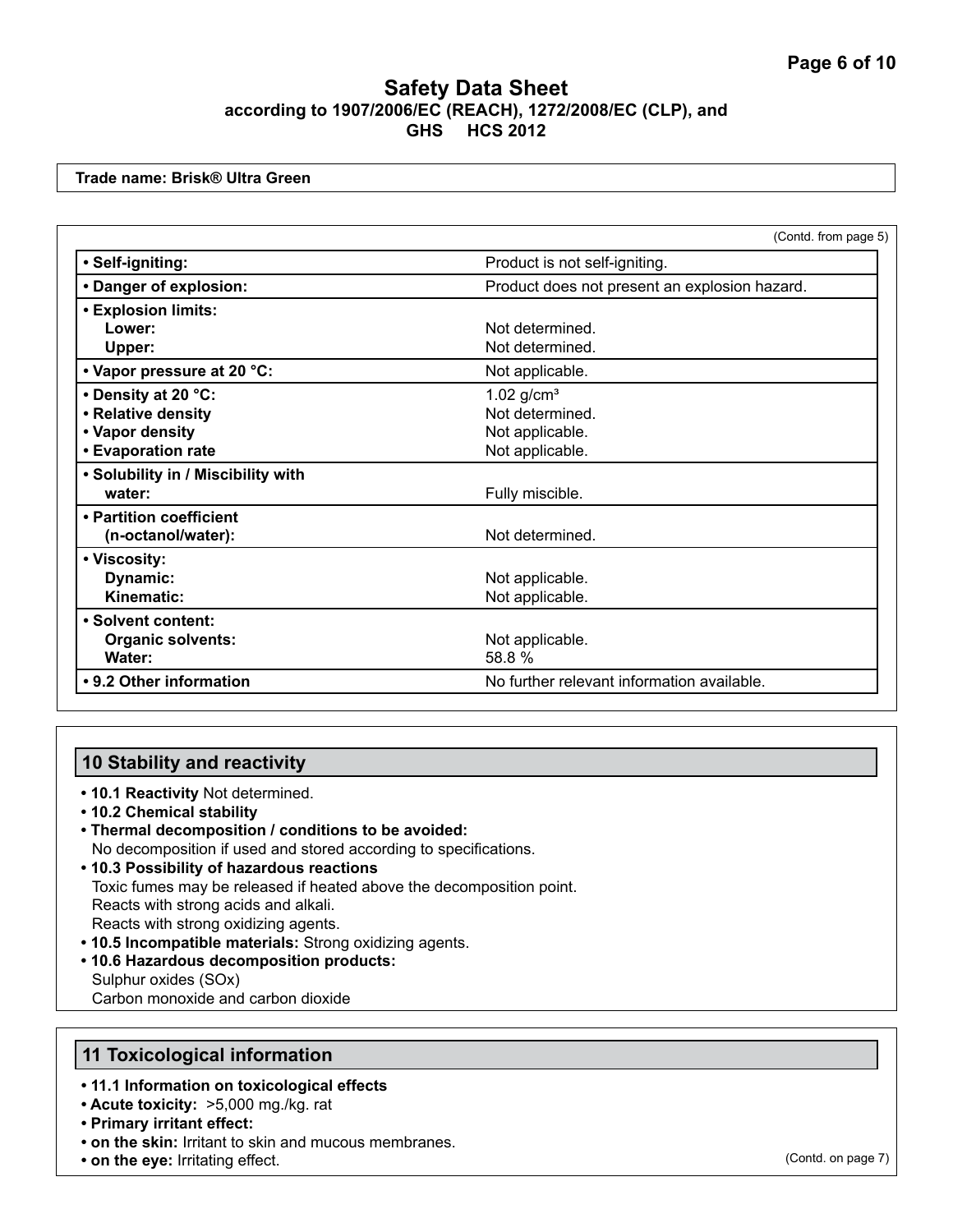#### **Trade name: Brisk® Ultra Green**

(Contd. from page 6)

- **Sensitization:** No sensitizing effects known.
- **Additional toxicological information:**

The product shows the following dangers according to the calculation method of the General EU Classification Guidelines for Preparations as issued in the latest version: Irritant

#### **12 Ecological information**

- **12.1 Toxicity**
- **Aquatic toxicity:** The product contains materials that are harmful to the environment.
- **12.2 Persistence and degradability** The product is biodegradable.
- **12.3 Bioaccumulative potential** No further relevant information available.
- **12.4 Mobility in soil** No further relevant information available.
- **Additional ecological information:**

**• General notes:**

This statement was deduced from the properties of the single components. Water hazard class 1 (German Regulation) (Self-assessment): slightly hazardous for water Do not allow undiluted product or large quantities of it to reach ground water, water course or sewage system. Due to available data on eliminability/decomposition and bioaccumulation potential prolonged term damage of the environment can not be excluded.

- **12.5 Results of PBT and vPvB assessment**
- **PBT:** Not applicable.
- **vPvB:** Not applicable.
- **12.6 Other adverse effects** No further relevant information available.

## **13 Disposal considerations**

#### **• 13.1 Waste treatment methods**

- **Recommendation** Small amounts may be diluted with plenty of water and washed away. Dispose of bigger amounts in accordance with Local Authority requirements. Must not be disposed together with household garbage. Do not allow product to reach sewage system.
- **Uncleaned packaging:**
- **Recommendation:** Disposal must be made according to official regulations.
- **Recommended cleansing agents:** Water, if necessary together with cleansing agents.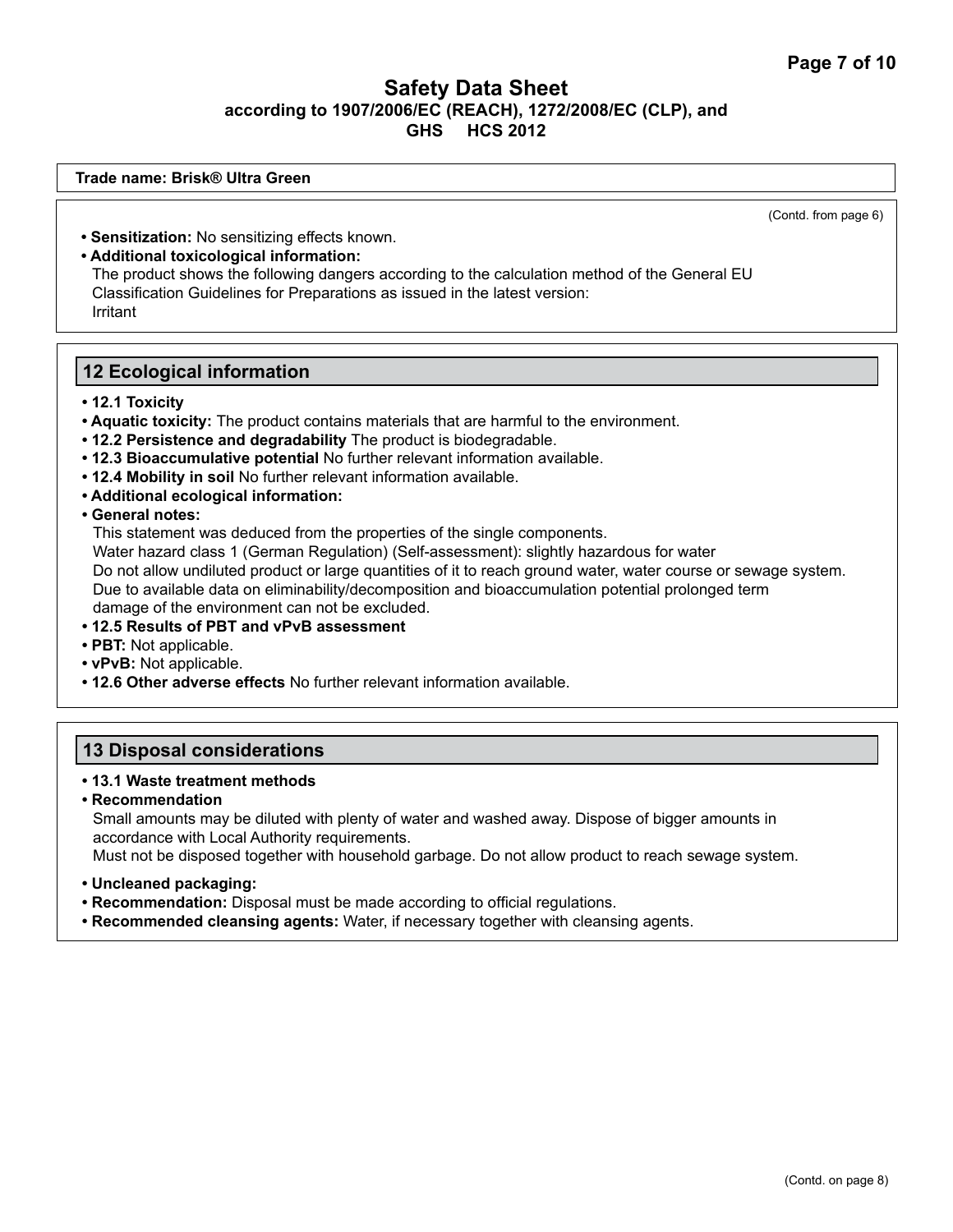**Trade name: Brisk® Ultra Green**

(Contd. from page 7)

| <b>14 Transport information</b>                               |                                  |
|---------------------------------------------------------------|----------------------------------|
| • 14.1 UN-Number<br>• DOT, ADR, ADN, IMDG, IATA               | N/A                              |
| • 14.2 UN proper shipping name<br>• DOT, ADR, ADN, IMDG, IATA | Cleaning Compounds, NOI, liquid. |
| • 14.3 Transport hazard class(es)                             |                                  |
| $\cdot$ DOT                                                   |                                  |
| • Class                                                       | N/A                              |
| • 14.4 Packing group<br>• DOT, ADR, IMDG, IATA                | N/A                              |
| • 14.5 Environmental hazards:                                 |                                  |
| • Marine pollutant:                                           | No.                              |
| • 14.6 Special precautions for user                           | Not applicable.                  |
| • 14.7 Transport in bulk according to Annex II of             |                                  |
| MARPOL73/78 and the IBC Code                                  | Not applicable.                  |
| · UN "Model Regulation":                                      | Cleaning Compounds, NOI, liquid. |

#### **15 Regulatory information**

**• 15.1 Safety, health and environmental regulations/legislation specific for the substance or mixture**

**• United States (USA)**

**• SARA**

**• Section 355 (extremely hazardous substances):**

**None of the ingredients is listed.**

**• Section 313 (Specific toxic chemical listings):**

None of the ingredients is listed.

**• TSCA (Toxic Substances Control Act):**

All ingredients are listed.

**• Proposition 65 (California):**

**• Chemicals known to cause cancer:**

None of the ingredients is listed.

**• Chemicals known to cause reproductive toxicity for females:**

None of the ingredients is listed.

**• Chemicals known to cause reproductive toxicity for males:**

None of the ingredients is listed.

## **• Chemicals known to cause developmental toxicity:**

None of the ingredients is listed.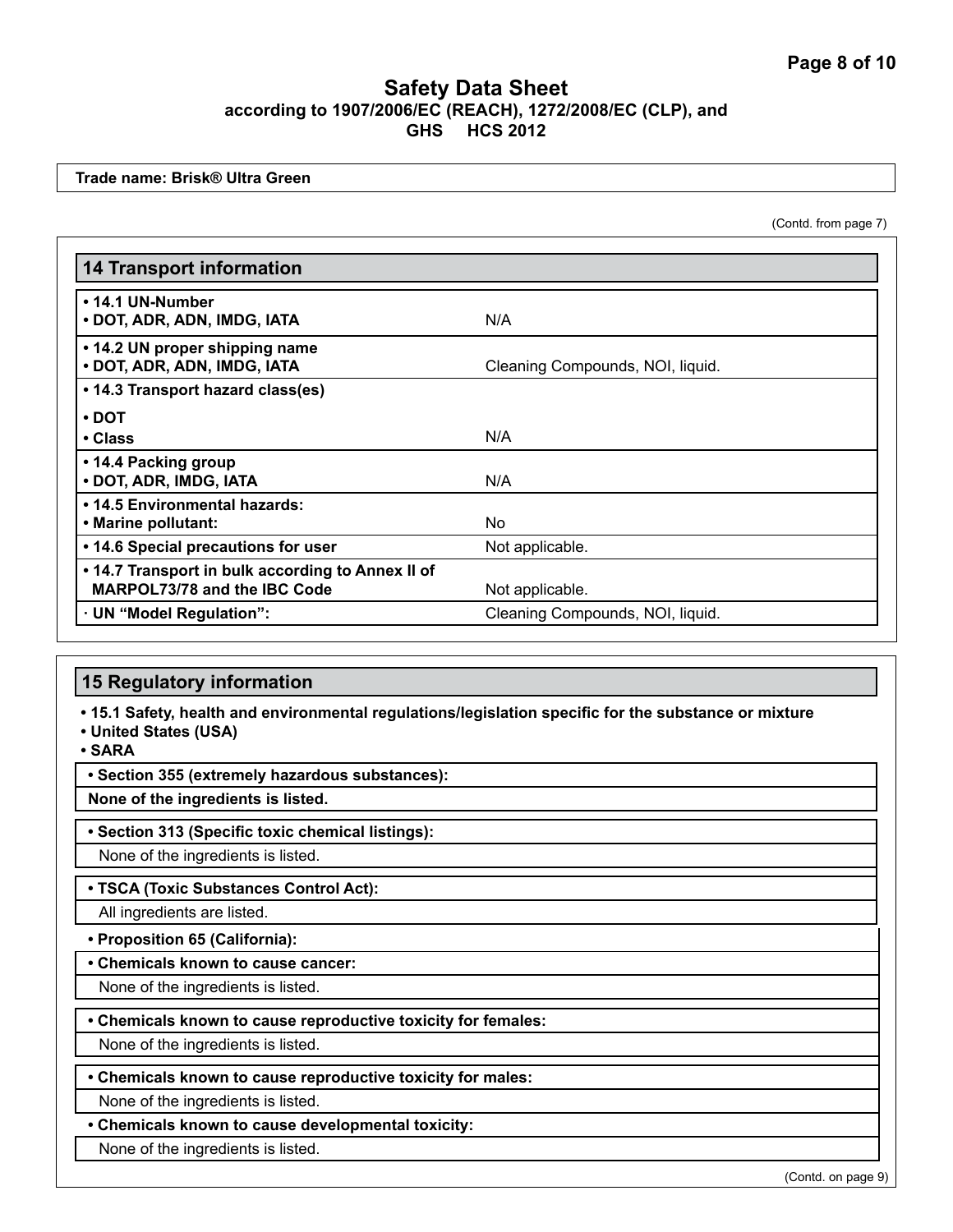**Trade name: Brisk® Ultra Green** (Contd. from page 8) **• Carcinogenic Categories • EPA (Environmental Protection Agency)** None of the ingredients is listed. **• IARC (International Agency for Research on Cancer)** None of the ingredients is listed. **• TLV (Threshold Limit Value established by ACGIH)** None of the ingredients is listed. **• NIOSH-Ca (National Institute for Occupational Safety and Health)** None of the ingredients is listed. **• OSHA-Ca (Occupational Safety & Health Administration)** None of the ingredients is listed. **• Canada • Canadian Domestic Substances List (DSL)** All ingredients are listed. **• Canadian Ingredient Disclosure list (limit 0.1%)** None of the ingredients is listed. **• Canadian Ingredient Disclosure list (limit 1%)** None of the ingredients is listed. **• 15.2 Chemical safety assessment:** A Chemical Safety Assessment has not been carried out.

## **16 Other information**

This information is based on our present knowledge. However, this shall not constitute a guarantee for any specific product features and shall not establish a legally valid contractual relationship.

#### **• Relevant phrases**

| H <sub>302</sub>  | Harmful if swallowed.                           |
|-------------------|-------------------------------------------------|
| H315              | Causes skin irritation.                         |
| H <sub>3</sub> 19 | Causes serious eye irritation.                  |
| H335              | May cause respiratory irritation.               |
|                   |                                                 |
| R20/21            | Harmful by inhalation and in contact with skin. |
| R <sub>22</sub>   | Harmful if swallowed.                           |
| R36               | Irritating to eyes.                             |
| R36/38            | Irritating to eyes and skin.                    |
| R38               |                                                 |
|                   |                                                 |
|                   | Irritating to skin.                             |